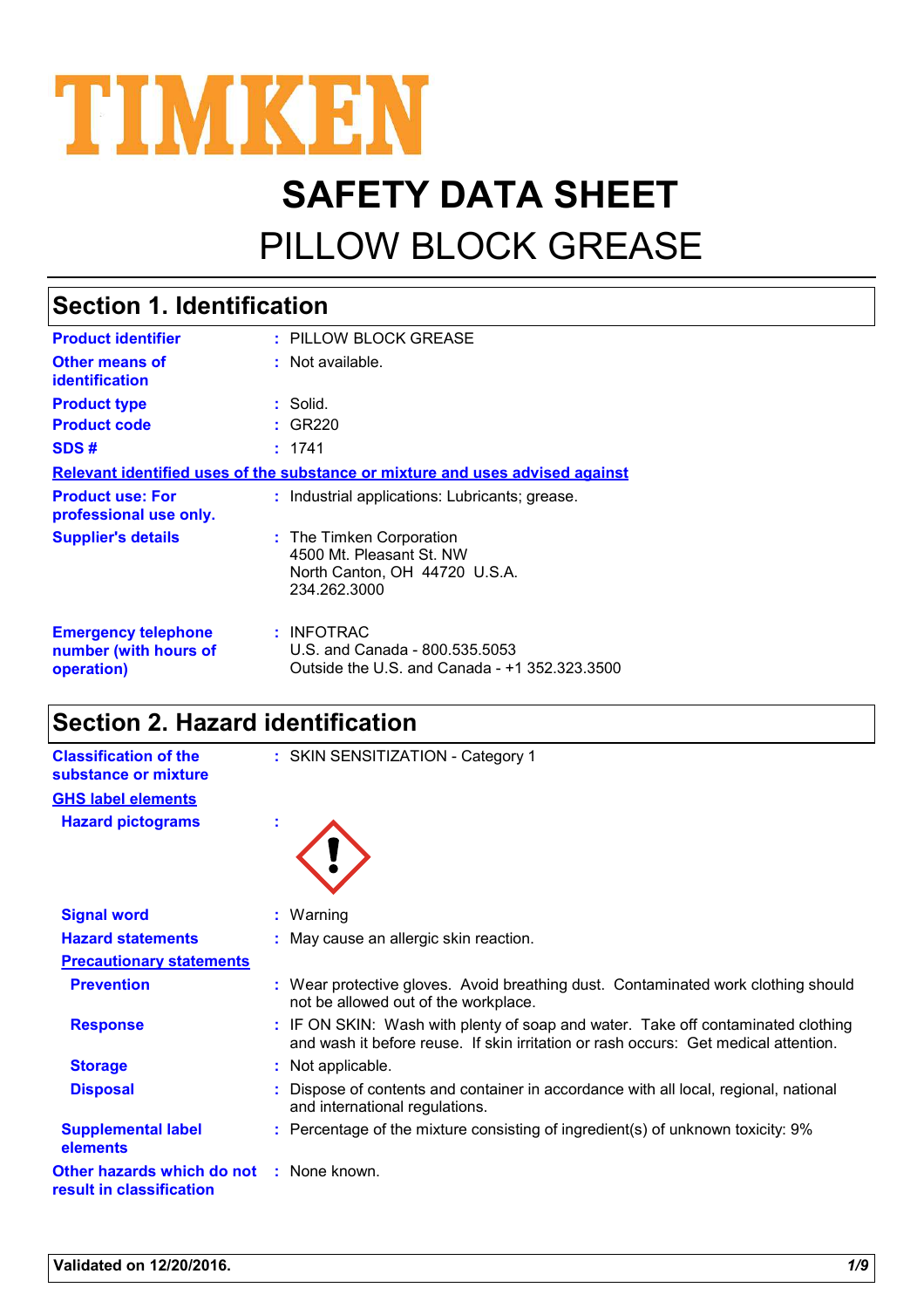### **Section 3. Composition/information on ingredients**

| <b>Substance/mixture</b> |  |
|--------------------------|--|
| <b>Other means of</b>    |  |

**:** Mixture

**:** Not available.

#### **CAS number/other identifiers**

**identification**

| <b>Ingredient name</b>              | $\%$ (w/w) | <b>CAS number</b> |
|-------------------------------------|------------|-------------------|
| (GHS) Amine neutral alkyl phosphate |            |                   |

**There are no additional ingredients present which, within the current knowledge of the supplier and in the concentrations applicable, are classified as hazardous to health or the environment and hence require reporting in this section.**

**Occupational exposure limits, if available, are listed in Section 8.**

#### **Section 4. First-aid measures**

#### **Description of necessary first aid measures**

| <b>Eye contact</b>                                 | : Immediately flush eyes with plenty of water, occasionally lifting the upper and lower<br>eyelids. Check for and remove any contact lenses. Continue to rinse for at least 10<br>minutes. Get medical attention if irritation occurs.                                                                                                                                                                                                                                                                                                                                                                                                                                                                                                                                                                                     |  |  |
|----------------------------------------------------|----------------------------------------------------------------------------------------------------------------------------------------------------------------------------------------------------------------------------------------------------------------------------------------------------------------------------------------------------------------------------------------------------------------------------------------------------------------------------------------------------------------------------------------------------------------------------------------------------------------------------------------------------------------------------------------------------------------------------------------------------------------------------------------------------------------------------|--|--|
| <b>Inhalation</b>                                  | Remove victim to fresh air and keep at rest in a position comfortable for breathing.<br>If not breathing, if breathing is irregular or if respiratory arrest occurs, provide<br>artificial respiration or oxygen by trained personnel. It may be dangerous to the<br>person providing aid to give mouth-to-mouth resuscitation. Get medical attention if<br>adverse health effects persist or are severe. If unconscious, place in recovery<br>position and get medical attention immediately. Maintain an open airway. Loosen<br>tight clothing such as a collar, tie, belt or waistband. In case of inhalation of<br>decomposition products in a fire, symptoms may be delayed. The exposed person<br>may need to be kept under medical surveillance for 48 hours.                                                       |  |  |
| <b>Skin contact</b>                                | : Wash with plenty of soap and water. Remove contaminated clothing and shoes.<br>Wash contaminated clothing thoroughly with water before removing it, or wear<br>gloves. Continue to rinse for at least 10 minutes. Get medical attention. In the<br>event of any complaints or symptoms, avoid further exposure. Wash clothing<br>before reuse. Clean shoes thoroughly before reuse.                                                                                                                                                                                                                                                                                                                                                                                                                                      |  |  |
| <b>Ingestion</b>                                   | Wash out mouth with water. Remove dentures if any. Remove victim to fresh air<br>and keep at rest in a position comfortable for breathing. If material has been<br>swallowed and the exposed person is conscious, give small quantities of water to<br>drink. Stop if the exposed person feels sick as vomiting may be dangerous. Do not<br>induce vomiting unless directed to do so by medical personnel. If vomiting occurs,<br>the head should be kept low so that vomit does not enter the lungs. Get medical<br>attention if adverse health effects persist or are severe. Never give anything by<br>mouth to an unconscious person. If unconscious, place in recovery position and get<br>medical attention immediately. Maintain an open airway. Loosen tight clothing such<br>as a collar, tie, belt or waistband. |  |  |
| Most important symptoms/effects, acute and delayed |                                                                                                                                                                                                                                                                                                                                                                                                                                                                                                                                                                                                                                                                                                                                                                                                                            |  |  |
| <b>Potential acute health effects</b>              |                                                                                                                                                                                                                                                                                                                                                                                                                                                                                                                                                                                                                                                                                                                                                                                                                            |  |  |
| <b>Eye contact</b>                                 | : No known significant effects or critical hazards.                                                                                                                                                                                                                                                                                                                                                                                                                                                                                                                                                                                                                                                                                                                                                                        |  |  |
| <b>Inhalation</b>                                  | No known significant effects or critical hazards.                                                                                                                                                                                                                                                                                                                                                                                                                                                                                                                                                                                                                                                                                                                                                                          |  |  |
| <b>Skin contact</b>                                | May cause an allergic skin reaction.                                                                                                                                                                                                                                                                                                                                                                                                                                                                                                                                                                                                                                                                                                                                                                                       |  |  |
| <b>Ingestion</b>                                   | : No known significant effects or critical hazards.                                                                                                                                                                                                                                                                                                                                                                                                                                                                                                                                                                                                                                                                                                                                                                        |  |  |
| Over-exposure signs/symptoms                       |                                                                                                                                                                                                                                                                                                                                                                                                                                                                                                                                                                                                                                                                                                                                                                                                                            |  |  |
| <b>Eye contact</b>                                 | : No specific data.                                                                                                                                                                                                                                                                                                                                                                                                                                                                                                                                                                                                                                                                                                                                                                                                        |  |  |
| <b>Inhalation</b>                                  | : No specific data.                                                                                                                                                                                                                                                                                                                                                                                                                                                                                                                                                                                                                                                                                                                                                                                                        |  |  |
| <b>Skin contact</b>                                | : Adverse symptoms may include the following:<br>irritation<br>redness                                                                                                                                                                                                                                                                                                                                                                                                                                                                                                                                                                                                                                                                                                                                                     |  |  |
|                                                    |                                                                                                                                                                                                                                                                                                                                                                                                                                                                                                                                                                                                                                                                                                                                                                                                                            |  |  |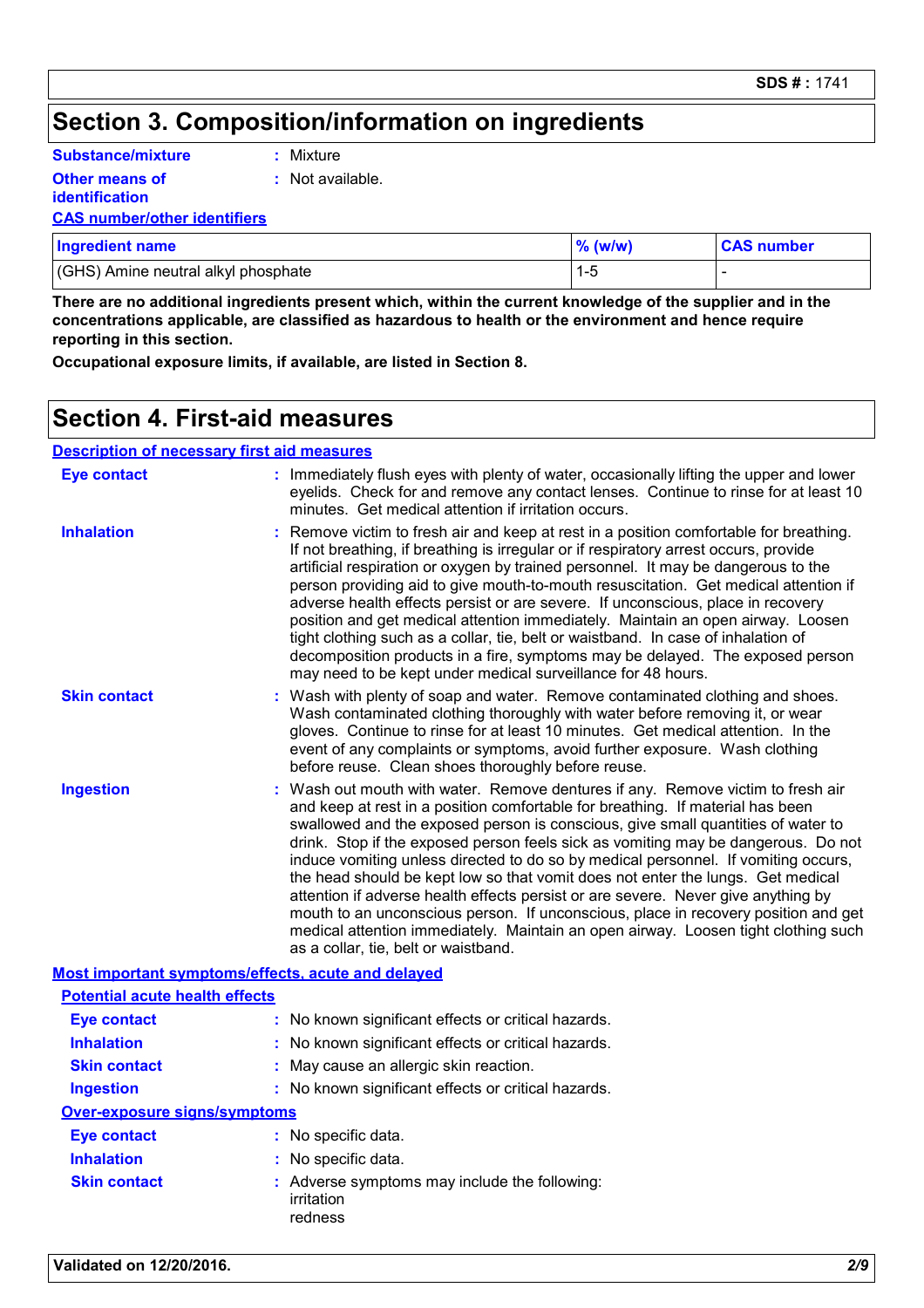### **Section 4. First-aid measures**

| <b>Ingestion</b>                  | : No specific data.                                                                                                                                                                                                                                                      |
|-----------------------------------|--------------------------------------------------------------------------------------------------------------------------------------------------------------------------------------------------------------------------------------------------------------------------|
|                                   | Indication of immediate medical attention and special treatment needed, if necessary                                                                                                                                                                                     |
| <b>Notes to physician</b>         | : In case of inhalation of decomposition products in a fire, symptoms may be delayed.<br>The exposed person may need to be kept under medical surveillance for 48 hours.                                                                                                 |
| <b>Specific treatments</b>        | : No specific treatment.                                                                                                                                                                                                                                                 |
| <b>Protection of first-aiders</b> | : No action shall be taken involving any personal risk or without suitable training. It<br>may be dangerous to the person providing aid to give mouth-to-mouth resuscitation.<br>Wash contaminated clothing thoroughly with water before removing it, or wear<br>gloves. |

**See toxicological information (Section 11)**

### **Section 5. Fire-fighting measures**

| <b>Extinguishing media</b>                               |                                                                                                                                                                                                     |
|----------------------------------------------------------|-----------------------------------------------------------------------------------------------------------------------------------------------------------------------------------------------------|
| <b>Suitable extinguishing</b><br>media                   | : Use an extinguishing agent suitable for the surrounding fire.                                                                                                                                     |
| <b>Unsuitable extinguishing</b><br>media                 | : None known.                                                                                                                                                                                       |
| <b>Specific hazards arising</b><br>from the chemical     | : No specific fire or explosion hazard.                                                                                                                                                             |
| <b>Hazardous thermal</b><br>decomposition products       | : Decomposition products may include the following materials:<br>carbon dioxide<br>carbon monoxide<br>nitrogen oxides                                                                               |
| <b>Special protective actions</b><br>for fire-fighters   | : Promptly isolate the scene by removing all persons from the vicinity of the incident if<br>there is a fire. No action shall be taken involving any personal risk or without<br>suitable training. |
| <b>Special protective</b><br>equipment for fire-fighters | : Fire-fighters should wear appropriate protective equipment and self-contained<br>breathing apparatus (SCBA) with a full face-piece operated in positive pressure<br>mode.                         |

### **Section 6. Accidental release measures**

| <b>Personal precautions, protective equipment and emergency procedures</b> |                                                                                                                                                                                                                                                                                                                                                                                                                                                    |  |  |
|----------------------------------------------------------------------------|----------------------------------------------------------------------------------------------------------------------------------------------------------------------------------------------------------------------------------------------------------------------------------------------------------------------------------------------------------------------------------------------------------------------------------------------------|--|--|
| For non-emergency<br>personnel                                             | : No action shall be taken involving any personal risk or without suitable training.<br>Evacuate surrounding areas. Keep unnecessary and unprotected personnel from<br>entering. Do not touch or walk through spilled material. Provide adequate<br>ventilation. Wear appropriate respirator when ventilation is inadequate. Put on<br>appropriate personal protective equipment.                                                                  |  |  |
|                                                                            | For emergency responders : If specialized clothing is required to deal with the spillage, take note of any<br>information in Section 8 on suitable and unsuitable materials. See also the<br>information in "For non-emergency personnel".                                                                                                                                                                                                         |  |  |
| <b>Environmental precautions</b>                                           | : Avoid dispersal of spilled material and runoff and contact with soil, waterways,<br>drains and sewers. Inform the relevant authorities if the product has caused<br>environmental pollution (sewers, waterways, soil or air).                                                                                                                                                                                                                    |  |  |
| Methods and materials for containment and cleaning up                      |                                                                                                                                                                                                                                                                                                                                                                                                                                                    |  |  |
| <b>Small spill</b>                                                         | : Move containers from spill area. Avoid dust generation. Using a vacuum with<br>HEPA filter will reduce dust dispersal. Place spilled material in a designated,<br>labeled waste container. Dispose of via a licensed waste disposal contractor.                                                                                                                                                                                                  |  |  |
| <b>Large spill</b>                                                         | : Move containers from spill area. Approach release from upwind. Prevent entry into<br>sewers, water courses, basements or confined areas. Avoid dust generation. Do<br>not dry sweep. Vacuum dust with equipment fitted with a HEPA filter and place in a<br>closed, labeled waste container. Dispose of via a licensed waste disposal<br>contractor. Note: see Section 1 for emergency contact information and Section 13<br>for waste disposal. |  |  |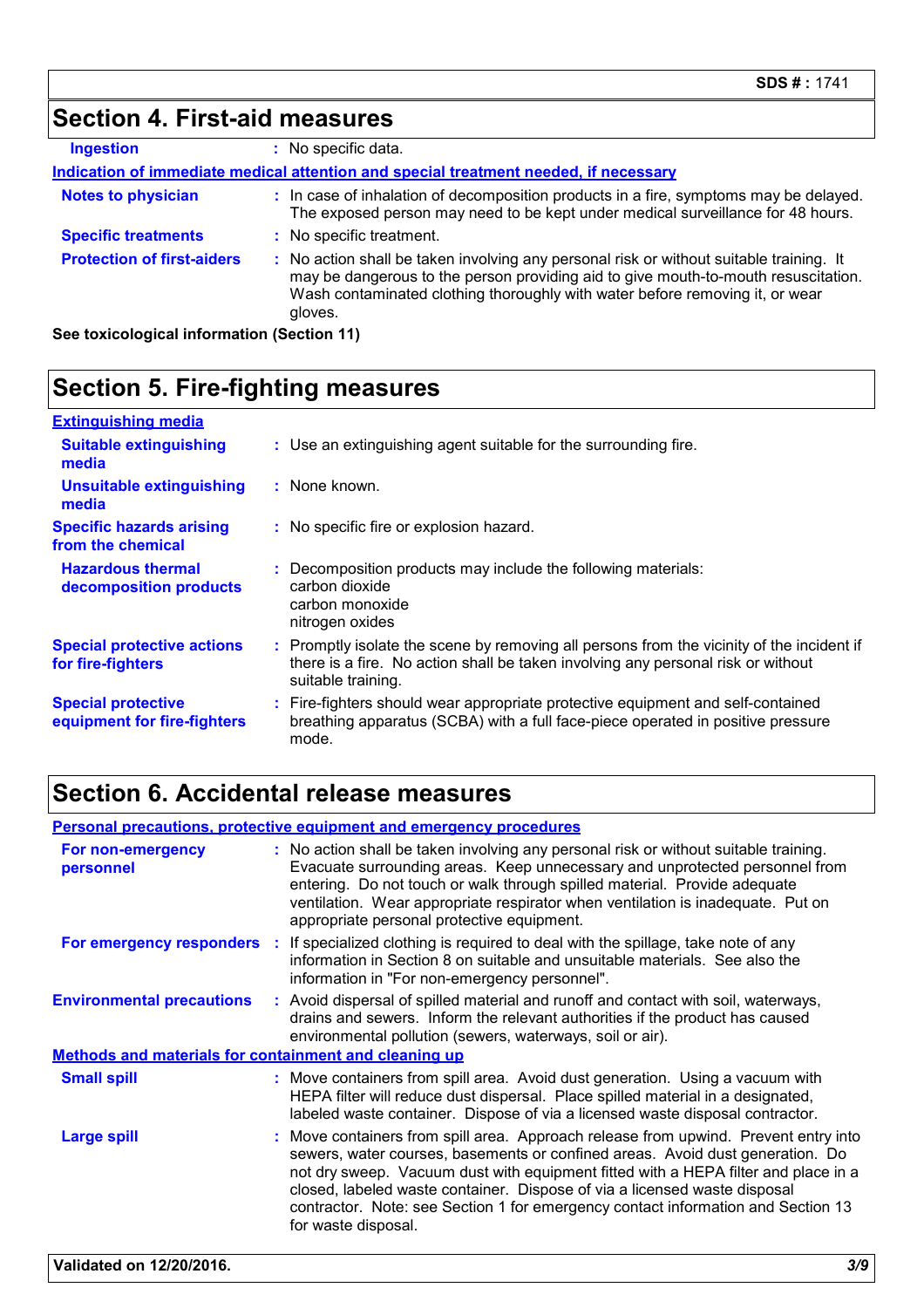### **Section 6. Accidental release measures**

#### **Section 7. Handling and storage**

| <b>Precautions for safe handling</b>                                             |  |                                                                                                                                                                                                                                                                                                                                                                                                                                                                                                               |  |
|----------------------------------------------------------------------------------|--|---------------------------------------------------------------------------------------------------------------------------------------------------------------------------------------------------------------------------------------------------------------------------------------------------------------------------------------------------------------------------------------------------------------------------------------------------------------------------------------------------------------|--|
| <b>Protective measures</b>                                                       |  | : Put on appropriate personal protective equipment (see Section 8). Persons with a<br>history of skin sensitization problems should not be employed in any process in<br>which this product is used. Do not get in eyes or on skin or clothing. Do not ingest.<br>Keep in the original container or an approved alternative made from a compatible<br>material, kept tightly closed when not in use. Empty containers retain product<br>residue and can be hazardous. Do not reuse container.                 |  |
| <b>Advice on general</b><br>occupational hygiene                                 |  | : Eating, drinking and smoking should be prohibited in areas where this material is<br>handled, stored and processed. Workers should wash hands and face before<br>eating, drinking and smoking. Remove contaminated clothing and protective<br>equipment before entering eating areas. See also Section 8 for additional<br>information on hygiene measures.                                                                                                                                                 |  |
| <b>Conditions for safe storage,</b><br>including any<br><b>incompatibilities</b> |  | : Store in accordance with local regulations. Store in original container protected<br>from direct sunlight in a dry, cool and well-ventilated area, away from incompatible<br>materials (see Section 10) and food and drink. Keep container tightly closed and<br>sealed until ready for use. Containers that have been opened must be carefully<br>resealed and kept upright to prevent leakage. Do not store in unlabeled containers.<br>Use appropriate containment to avoid environmental contamination. |  |

### **Section 8. Exposure controls/personal protection**

| <b>Control parameters</b>                         |                                                                                                                                                                                                                                                                                                                                                                                                                                                                                                                                                                                                                           |  |  |
|---------------------------------------------------|---------------------------------------------------------------------------------------------------------------------------------------------------------------------------------------------------------------------------------------------------------------------------------------------------------------------------------------------------------------------------------------------------------------------------------------------------------------------------------------------------------------------------------------------------------------------------------------------------------------------------|--|--|
| <b>Occupational exposure limits</b>               |                                                                                                                                                                                                                                                                                                                                                                                                                                                                                                                                                                                                                           |  |  |
| None.                                             |                                                                                                                                                                                                                                                                                                                                                                                                                                                                                                                                                                                                                           |  |  |
| <b>Appropriate engineering</b><br><b>controls</b> | : Good general ventilation should be sufficient to control worker exposure to airborne<br>contaminants.                                                                                                                                                                                                                                                                                                                                                                                                                                                                                                                   |  |  |
| <b>Environmental exposure</b><br><b>controls</b>  | : Emissions from ventilation or work process equipment should be checked to ensure<br>they comply with the requirements of environmental protection legislation. In some<br>cases, fume scrubbers, filters or engineering modifications to the process<br>equipment will be necessary to reduce emissions to acceptable levels.                                                                                                                                                                                                                                                                                           |  |  |
| <b>Individual protection measures</b>             |                                                                                                                                                                                                                                                                                                                                                                                                                                                                                                                                                                                                                           |  |  |
| <b>Hygiene measures</b>                           | : Wash hands, forearms and face thoroughly after handling chemical products, before<br>eating, smoking and using the lavatory and at the end of the working period.<br>Appropriate techniques should be used to remove potentially contaminated clothing.<br>Contaminated work clothing should not be allowed out of the workplace. Wash<br>contaminated clothing before reusing. Ensure that eyewash stations and safety<br>showers are close to the workstation location.                                                                                                                                               |  |  |
| <b>Eye/face protection</b>                        | : Safety eyewear complying with an approved standard should be used when a risk<br>assessment indicates this is necessary to avoid exposure to liquid splashes, mists,<br>gases or dusts. If contact is possible, the following protection should be worn,<br>unless the assessment indicates a higher degree of protection: safety glasses with<br>side-shields.                                                                                                                                                                                                                                                         |  |  |
| <b>Skin protection</b>                            |                                                                                                                                                                                                                                                                                                                                                                                                                                                                                                                                                                                                                           |  |  |
| <b>Hand protection</b>                            | : Chemical-resistant, impervious gloves complying with an approved standard should<br>be worn at all times when handling chemical products if a risk assessment indicates<br>this is necessary. Considering the parameters specified by the glove manufacturer,<br>check during use that the gloves are still retaining their protective properties. It<br>should be noted that the time to breakthrough for any glove material may be<br>different for different glove manufacturers. In the case of mixtures, consisting of<br>several substances, the protection time of the gloves cannot be accurately<br>estimated. |  |  |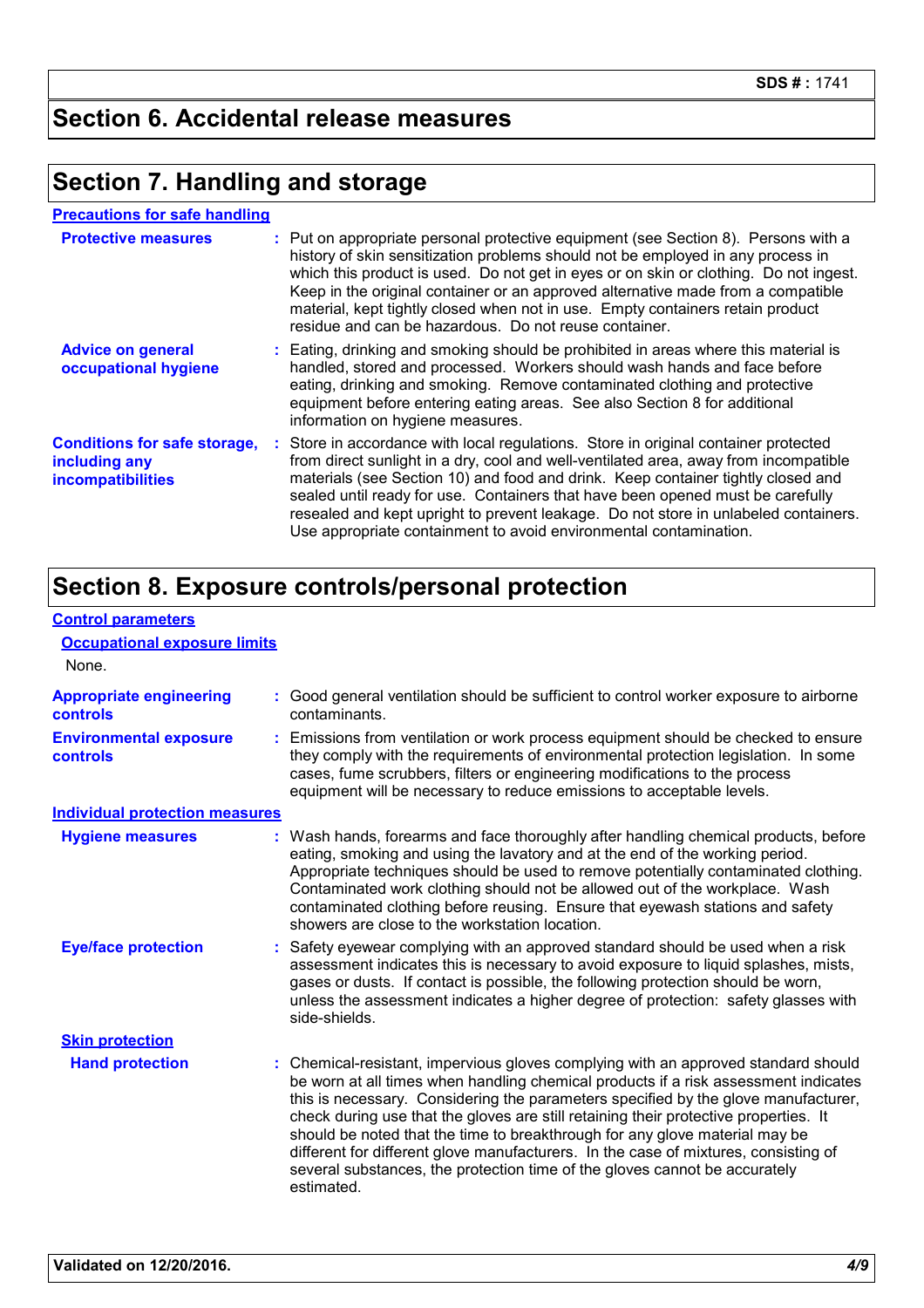# **Section 8. Exposure controls/personal protection**

| <b>Body protection</b>        | : Personal protective equipment for the body should be selected based on the task<br>being performed and the risks involved and should be approved by a specialist<br>before handling this product.                                                                                 |
|-------------------------------|-------------------------------------------------------------------------------------------------------------------------------------------------------------------------------------------------------------------------------------------------------------------------------------|
| <b>Other skin protection</b>  | : Appropriate footwear and any additional skin protection measures should be<br>selected based on the task being performed and the risks involved and should be<br>approved by a specialist before handling this product.                                                           |
| <b>Respiratory protection</b> | : Based on the hazard and potential for exposure, select a respirator that meets the<br>appropriate standard or certification. Respirators must be used according to a<br>respiratory protection program to ensure proper fitting, training, and other important<br>aspects of use. |

### **Section 9. Physical and chemical properties**

| <b>Appearance</b>                                 |                                                                                                                             |
|---------------------------------------------------|-----------------------------------------------------------------------------------------------------------------------------|
| <b>Physical state</b>                             | : Solid. [grease]                                                                                                           |
| Color                                             | Blue.                                                                                                                       |
| Odor                                              | Mild. Petroleum oil                                                                                                         |
| <b>Odor threshold</b>                             | $:$ Not available.                                                                                                          |
| pH                                                | Not applicable.                                                                                                             |
| <b>Melting point</b>                              | $:$ Not available.                                                                                                          |
| <b>Boiling point</b>                              | : Not available.                                                                                                            |
| <b>Flash point</b>                                | $:$ Not available.                                                                                                          |
| <b>Evaporation rate</b>                           | : Not available.                                                                                                            |
| <b>Flammability (solid, gas)</b>                  | : Flammable in the presence of the following materials or conditions: open flames,<br>sparks and static discharge and heat. |
| Lower and upper explosive<br>(flammable) limits   | $:$ Not available.                                                                                                          |
| <b>Vapor pressure</b>                             | : Not available.                                                                                                            |
| <b>Vapor density</b>                              | $:$ Not available.                                                                                                          |
| <b>Relative density</b>                           | $: 0.89$ g/cm <sup>3</sup>                                                                                                  |
| <b>Solubility</b>                                 | Insoluble in the following materials: cold water.                                                                           |
| <b>Partition coefficient: n-</b><br>octanol/water | : Not available.                                                                                                            |
| <b>Auto-ignition temperature</b>                  | : Not available.                                                                                                            |
| <b>Decomposition temperature</b>                  | : Not available.                                                                                                            |
| <b>Viscosity</b>                                  | : Not available.                                                                                                            |

### **Section 10. Stability and reactivity**

| <b>Reactivity</b><br><b>Chemical stability</b><br><b>Possibility of hazardous</b><br>reactions            | : No specific test data related to reactivity available for this product or its ingredients.<br>: The product is stable.<br>: Under normal conditions of storage and use, hazardous reactions will not occur. |
|-----------------------------------------------------------------------------------------------------------|---------------------------------------------------------------------------------------------------------------------------------------------------------------------------------------------------------------|
| <b>Conditions to avoid</b><br><b>Incompatible materials</b><br><b>Hazardous decomposition</b><br>products | : No specific data.<br>: No specific data.<br>Under normal conditions of storage and use, hazardous decomposition products<br><b>E</b> 1<br>should not be produced.                                           |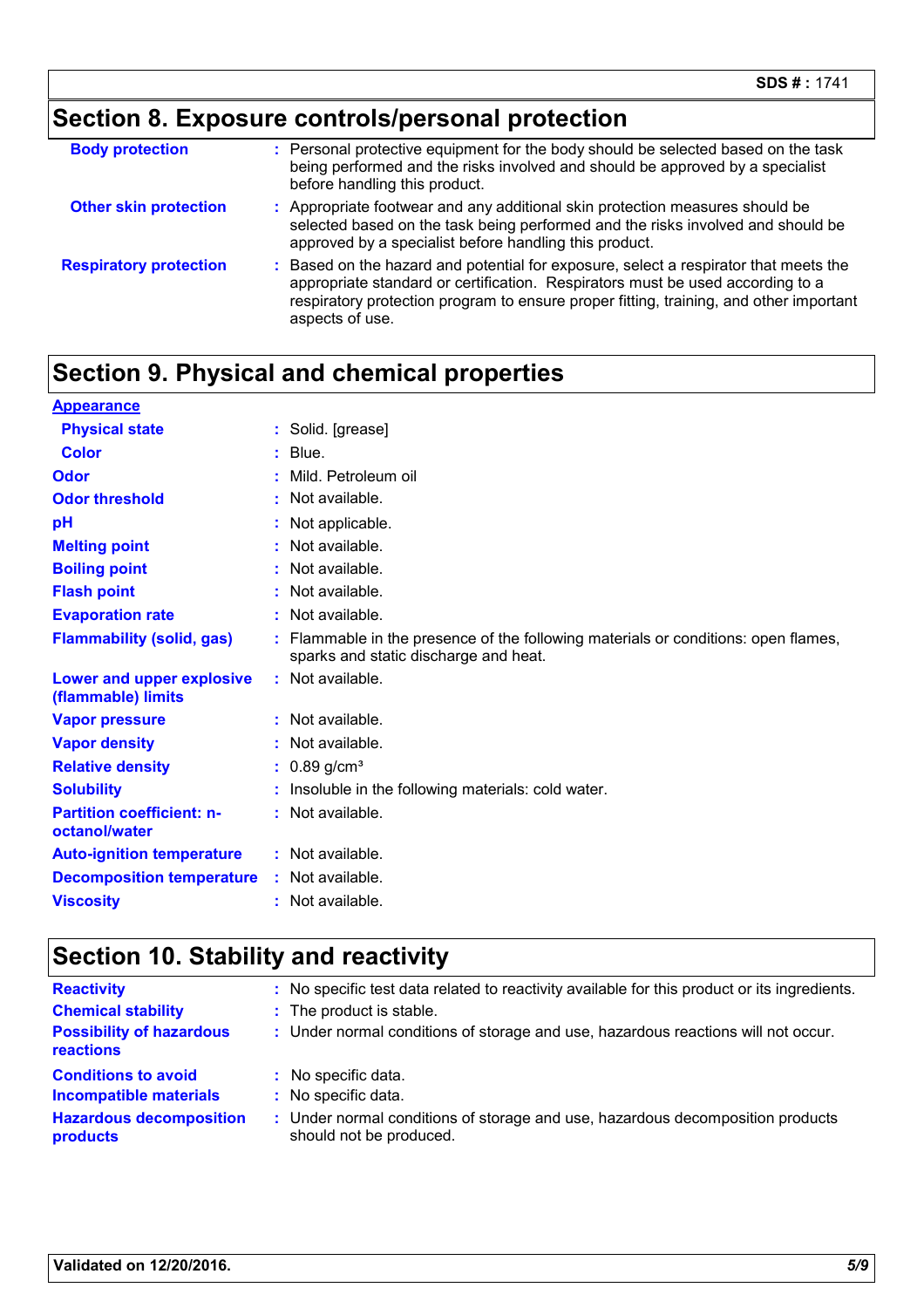## **Section 11. Toxicological information**

#### **Information on toxicological effects**

| <b>Acute toxicity</b>                                                     |                                                                                                                            |
|---------------------------------------------------------------------------|----------------------------------------------------------------------------------------------------------------------------|
| <b>Conclusion/Summary</b>                                                 | : No known significant effects or critical hazards.                                                                        |
| <b>Irritation/Corrosion</b>                                               |                                                                                                                            |
| <b>Conclusion/Summary</b>                                                 |                                                                                                                            |
| <b>Skin</b>                                                               | : No known significant effects or critical hazards.                                                                        |
| <b>Eyes</b>                                                               | No known significant effects or critical hazards.                                                                          |
| <b>Respiratory</b>                                                        | No known significant effects or critical hazards.                                                                          |
| <b>Sensitization</b>                                                      |                                                                                                                            |
| <b>Conclusion/Summary</b>                                                 |                                                                                                                            |
| <b>Skin</b>                                                               | May cause an allergic skin reaction.                                                                                       |
| <b>Respiratory</b>                                                        | Sensitization not suspected for humans.                                                                                    |
| <b>Mutagenicity</b>                                                       |                                                                                                                            |
| <b>Conclusion/Summary</b>                                                 | : There are no data available on the mixture itself. Mutagenicity not suspected for<br>humans.                             |
| <b>Carcinogenicity</b>                                                    |                                                                                                                            |
| <b>Conclusion/Summary</b>                                                 | There are no data available on the mixture itself. Carcinogenicity not suspected for<br>humans.                            |
| <b>Reproductive toxicity</b>                                              |                                                                                                                            |
| <b>Conclusion/Summary</b>                                                 | There are no data available on the mixture itself. Not considered to be dangerous to<br>humans, according to our database. |
| <b>Teratogenicity</b>                                                     |                                                                                                                            |
| <b>Conclusion/Summary</b>                                                 | : There are no data available on the mixture itself. Teratogenicity not suspected for<br>humans.                           |
| <b>Specific target organ toxicity (single exposure)</b><br>Not available. |                                                                                                                            |
| <b>Specific target organ toxicity (repeated exposure)</b>                 |                                                                                                                            |
| Not available.                                                            |                                                                                                                            |
| <b>Aspiration hazard</b>                                                  |                                                                                                                            |
| Not available.                                                            |                                                                                                                            |
| <b>Information on the likely</b><br>routes of exposure                    | : Routes of entry anticipated: Oral, Dermal.                                                                               |
| <b>Potential acute health effects</b>                                     |                                                                                                                            |
| <b>Eye contact</b>                                                        | : No known significant effects or critical hazards.                                                                        |
| <b>Inhalation</b>                                                         | No known significant effects or critical hazards.                                                                          |
| <b>Skin contact</b>                                                       | May cause an allergic skin reaction.                                                                                       |
| <b>Ingestion</b>                                                          | : No known significant effects or critical hazards.                                                                        |
|                                                                           | <b>Symptoms related to the physical, chemical and toxicological characteristics</b>                                        |
| <b>Eye contact</b>                                                        | : No specific data.                                                                                                        |
| <b>Inhalation</b>                                                         | No specific data.                                                                                                          |
| <b>Skin contact</b>                                                       | Adverse symptoms may include the following:<br>irritation<br>redness                                                       |
| <b>Ingestion</b>                                                          | : No specific data.                                                                                                        |
|                                                                           | Delayed and immediate effects and also chronic effects from short and long term exposure                                   |
| <b>Short term exposure</b>                                                |                                                                                                                            |
| <b>Potential immediate</b><br>effects                                     | : Not available.                                                                                                           |
|                                                                           |                                                                                                                            |

**Validated on 12/20/2016.** *6/9*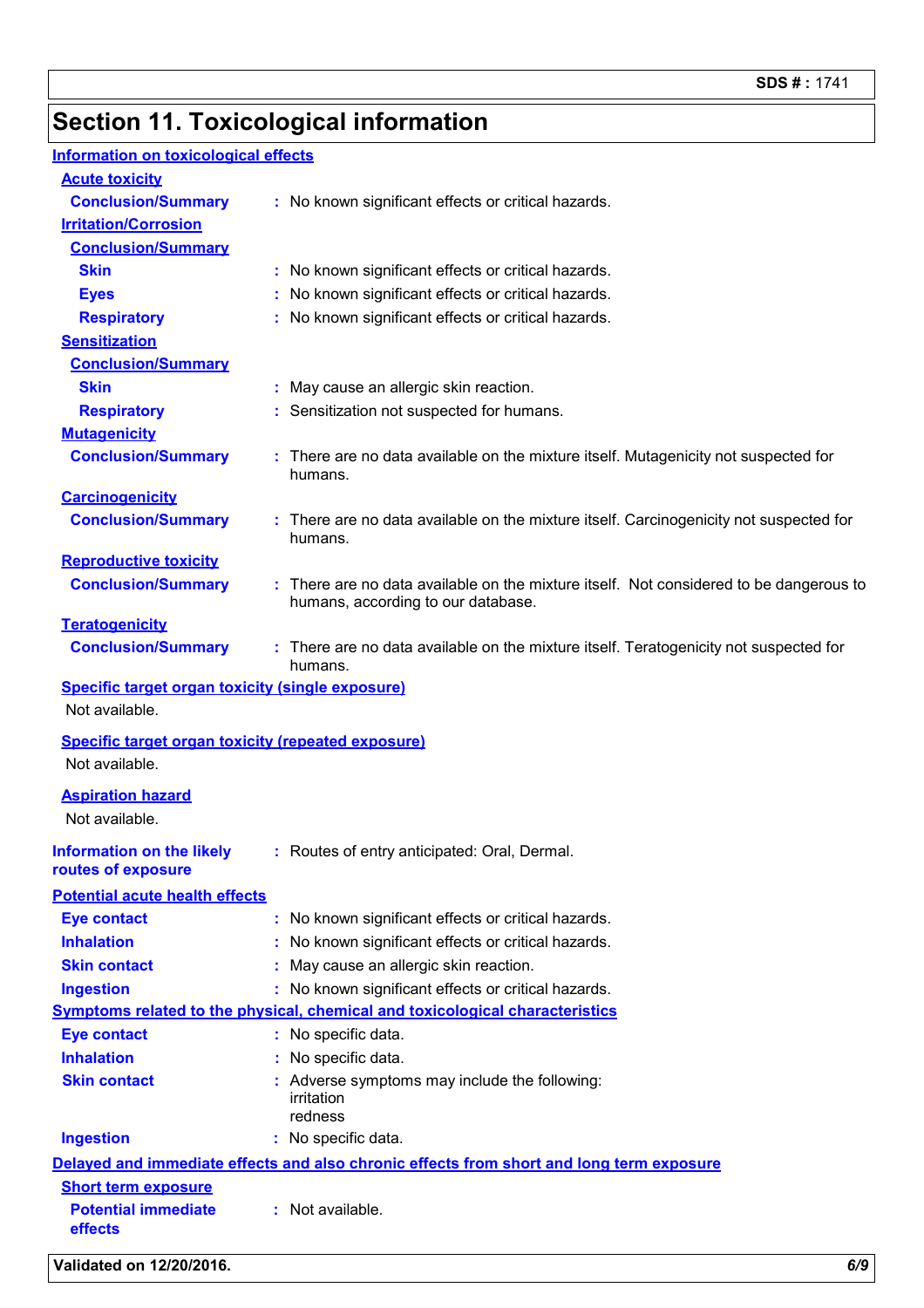#### **Section 11. Toxicological information**

| <b>Potential delayed effects</b>             | : Not available.                                                                                         |
|----------------------------------------------|----------------------------------------------------------------------------------------------------------|
| <b>Long term exposure</b>                    |                                                                                                          |
| <b>Potential immediate</b><br><b>effects</b> | $:$ Not available.                                                                                       |
| <b>Potential delayed effects</b>             | $:$ Not available.                                                                                       |
| <b>Potential chronic health effects</b>      |                                                                                                          |
| <b>Conclusion/Summary</b>                    | : No known significant effects or critical hazards.                                                      |
| <b>General</b>                               | : Once sensitized, a severe allergic reaction may occur when subsequently exposed<br>to very low levels. |
| <b>Carcinogenicity</b>                       | : No known significant effects or critical hazards.                                                      |
| <b>Mutagenicity</b>                          | : No known significant effects or critical hazards.                                                      |
| <b>Teratogenicity</b>                        | : No known significant effects or critical hazards.                                                      |
| <b>Developmental effects</b>                 | : No known significant effects or critical hazards.                                                      |
| <b>Fertility effects</b>                     | : No known significant effects or critical hazards.                                                      |
| <b>Numerical measures of toxicity</b>        |                                                                                                          |
| <b>Acute toxicity estimates</b>              |                                                                                                          |
| Not available.                               |                                                                                                          |

#### **Section 12. Ecological information**

#### **Toxicity**

**Conclusion/Summary :** There are no data available on the mixture itself.

#### **Persistence and degradability**

**Conclusion/Summary :** Not readily biodegradable.

| <b>Product/ingredient name</b>                          | <b>Aquatic half-life</b>                            | <b>Photolysis</b> | <b>Biodegradability</b> |
|---------------------------------------------------------|-----------------------------------------------------|-------------------|-------------------------|
| PILLOW BLOCK GREASE                                     |                                                     |                   | Not readily             |
| <b>Bioaccumulative potential</b><br>Not available.      |                                                     |                   |                         |
| <b>Mobility in soil</b>                                 |                                                     |                   |                         |
| <b>Soil/water partition</b><br><b>coefficient (Koc)</b> | $:$ Not available.                                  |                   |                         |
| <b>Other adverse effects</b>                            | : No known significant effects or critical hazards. |                   |                         |

#### **Section 13. Disposal considerations**

The generation of waste should be avoided or minimized wherever possible. Disposal of this product, solutions and any by-products should at all times comply with the requirements of environmental protection and waste disposal legislation and any regional local authority requirements. Dispose of surplus and nonrecyclable products via a licensed waste disposal contractor. Waste should not be disposed of untreated to the sewer unless fully compliant with the requirements of all authorities with jurisdiction. Waste packaging should be recycled. Incineration or landfill should only be considered when recycling is not feasible. This material and its container must be disposed of in a safe way. Care should be taken when handling emptied containers that have not been cleaned or rinsed out. Empty containers or liners may retain some product residues. Avoid dispersal of spilled material and runoff and contact with soil, waterways, drains and sewers. **Disposal methods :**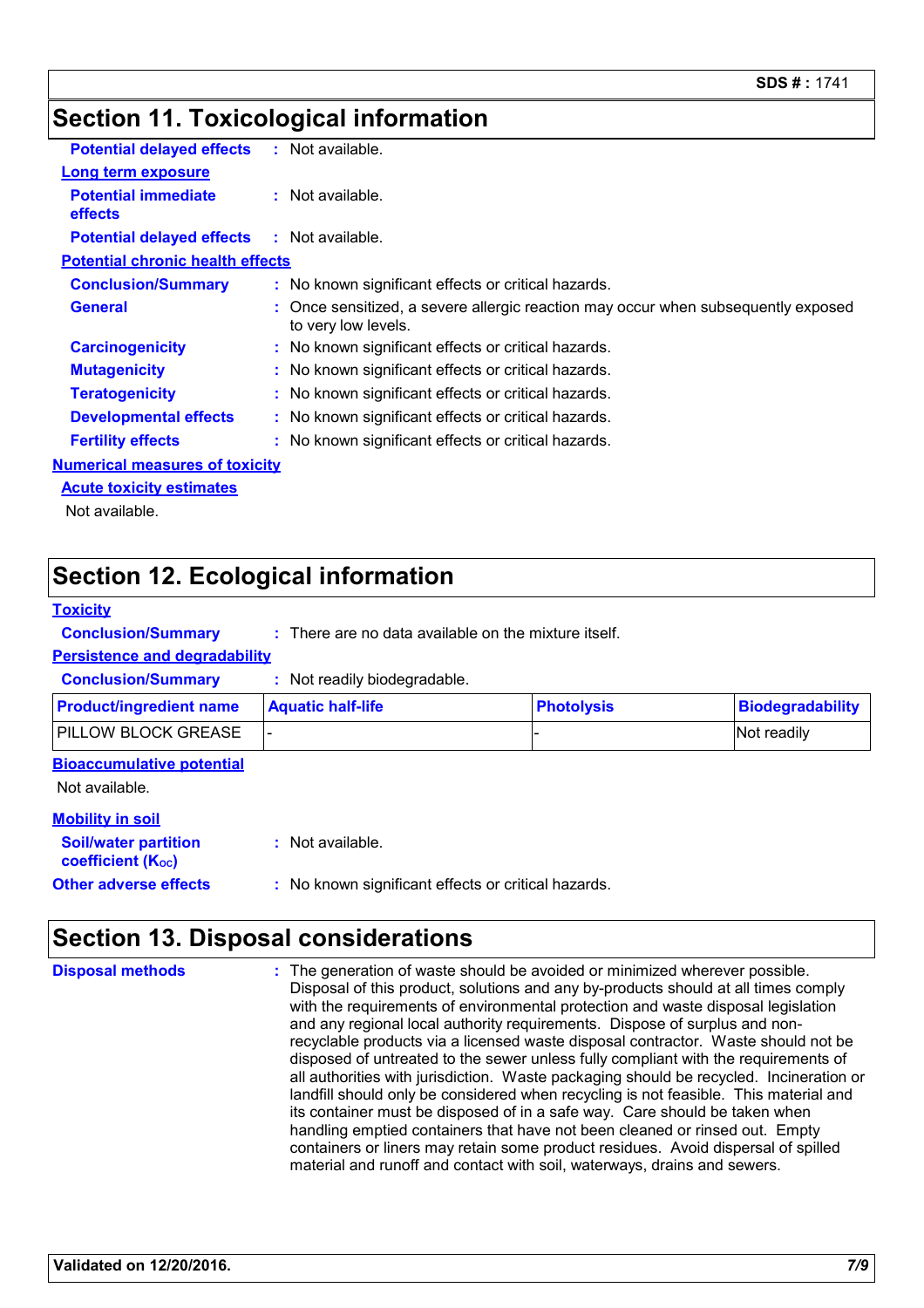### **Section 14. Transport information**

|                                      | <b>TDG</b><br><b>Classification</b> | <b>DOT</b><br><b>Classification</b> | <b>ADR/RID</b>           | <b>IMDG</b>    | <b>IATA</b>    |
|--------------------------------------|-------------------------------------|-------------------------------------|--------------------------|----------------|----------------|
| <b>UN number</b>                     | Not available.                      | Not regulated.                      | Not regulated.           | Not regulated. | Not regulated. |
| <b>UN proper</b><br>shipping name    | Not available.                      |                                     | $\overline{\phantom{0}}$ |                |                |
| <b>Transport</b><br>hazard class(es) | Not available.                      |                                     | $\overline{\phantom{0}}$ |                |                |
| <b>Packing group</b>                 | $\overline{\phantom{a}}$            |                                     | $\overline{\phantom{0}}$ |                |                |
| <b>Environmental</b><br>hazards      | No.                                 | No.                                 | No.                      | No.            | No.            |
| <b>Additional</b><br>information     |                                     |                                     |                          |                |                |

**Special precautions for user Transport within user's premises:** always transport in closed containers that are **:** upright and secure. Ensure that persons transporting the product know what to do in the event of an accident or spillage.

**Transport in bulk according to Annex II of MARPOL and the IBC Code :** Not available.

#### **Section 15. Regulatory information**

**Canadian lists**

- **Canadian NPRI :** None of the components are listed.
- **CEPA Toxic substances :** None of the components are listed.
	-
- 
- 
- **Canada inventory :** At least one component is not listed in DSL but all such components are listed in NDSL.

#### **International regulations**

| <b>Chemical Weapon Convention List Schedules I. II &amp; III Chemicals</b> |  |
|----------------------------------------------------------------------------|--|
| Not listed.                                                                |  |
| <b>Montreal Protocol (Annexes A. B. C. E)</b>                              |  |
| Not listed.                                                                |  |

### **Stockholm Convention on Persistent Organic Pollutants**

Not listed.

#### **Rotterdam Convention on Prior Inform Consent (PIC)** Not listed.

**UNECE Aarhus Protocol on POPs and Heavy Metals**

Not listed.

| <b>Inventory list</b> |                                                                                                                                                                                             |
|-----------------------|---------------------------------------------------------------------------------------------------------------------------------------------------------------------------------------------|
| <b>Australia</b>      | : Not determined.                                                                                                                                                                           |
| <b>China</b>          | : All components are listed or exempted.                                                                                                                                                    |
| <b>Europe</b>         | : At least one component is not listed in EINECS but all such components are listed in<br>ELINCS.<br>Please contact your supplier for information on the inventory status of this material. |
| <b>Japan</b>          | : Not determined.                                                                                                                                                                           |
|                       |                                                                                                                                                                                             |

**Validated on 12/20/2016.** *8/9*